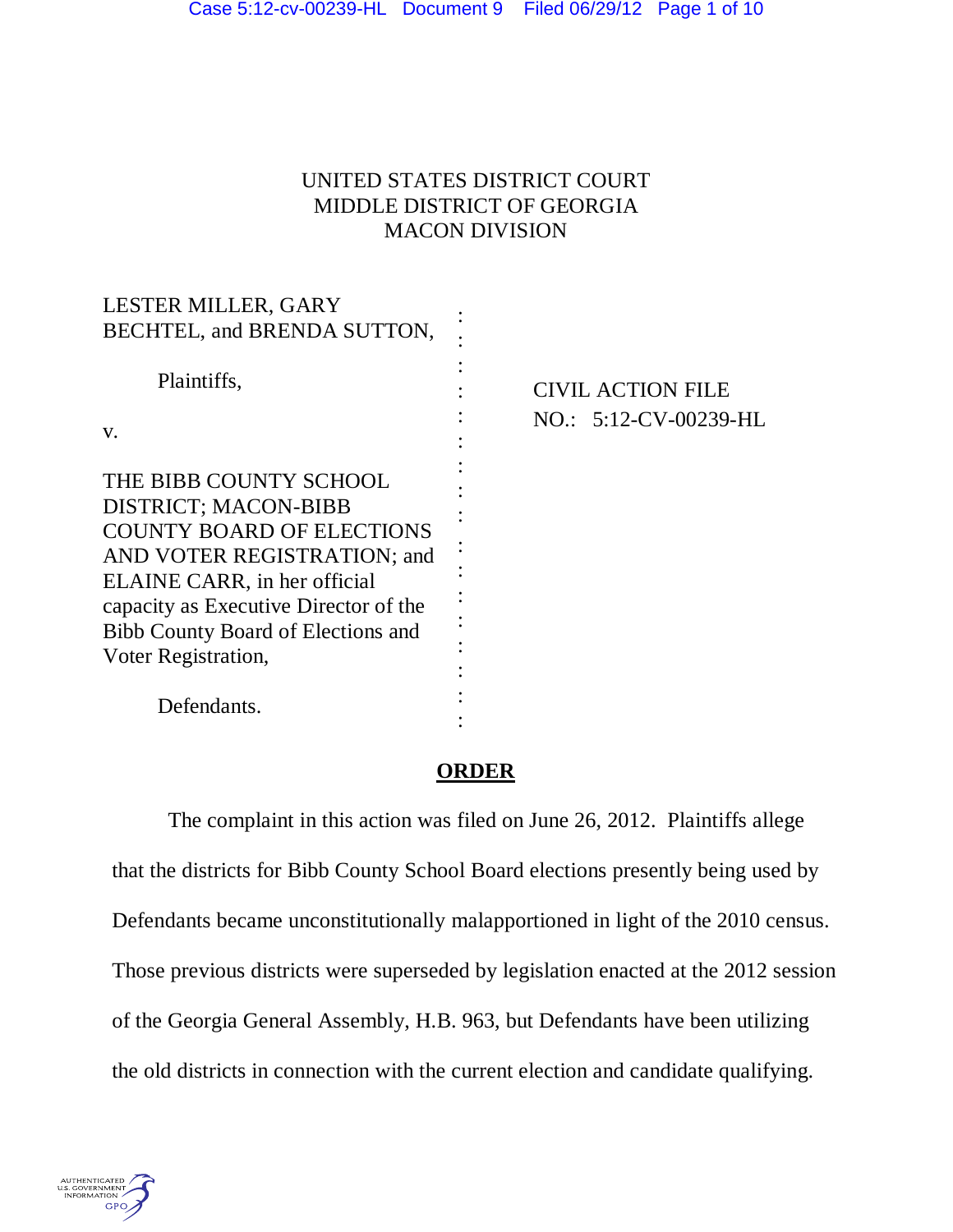At the court's direction, the parties entered into stipulations regarding the essential facts at issue, and those stipulated facts are incorporated into this order. Together with their complaint, Plaintiffs filed a motion seeking injunctive and other relief regarding the conduct of elections for the School Board. Among other things, Plaintiffs seek an immediate order enjoining Defendants from any further use of the old districts for Bibb County School Board elections, and requiring that Defendants take such actions as are necessary to ensure that elections be conducted pursuant to the districts established by H.B. 963, including candidate re-qualifying as necessary.

 Elections for the Board of Education (BOE) use six voting districts which divide Bibb County into six geographic districts that, together, comprise the entire County. Two additional members are elected at-large by all the County's voters. The general primary election for the Board of Education is scheduled for July 31, 2012, with the last date for registration being July 2, 2012. Advance voting is to start July 9 and end on July 27. One day Saturday voting is scheduled to occur on July 21, 2012. A runoff primary election date is set for August 21, 2012, if necessary, for any federal, state or local offices.

 Candidate qualification occurred for six of the eight BOE seats on May 23- 25, 2012. For the purposes of such candidate qualifying, Defendants used the

- 2 -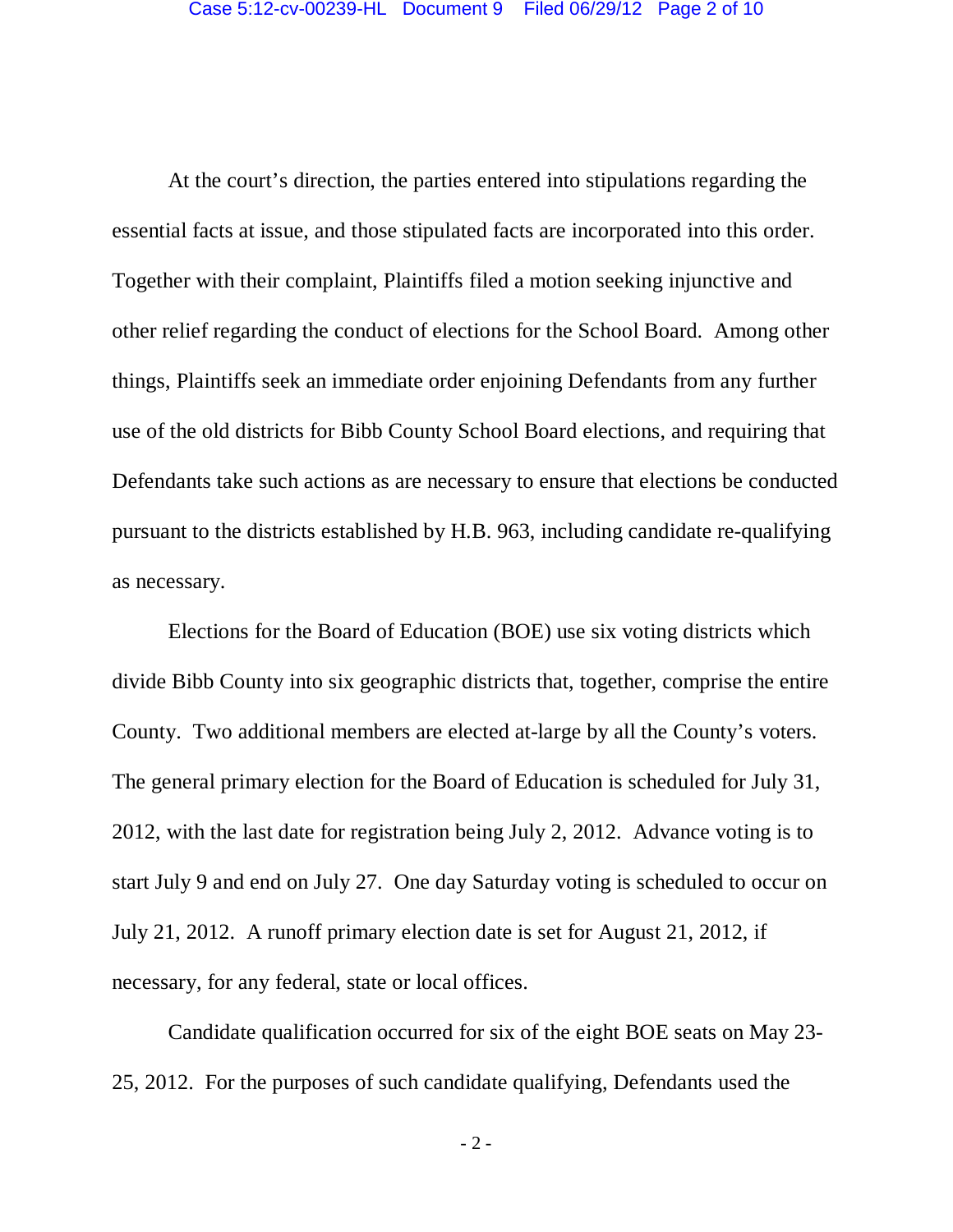geographic boundaries of the voting districts that were in place prior to the 2012 session of the General Assembly.

 There have been material population shifts over the past decade within the six BOE districts, as evidenced by the 2010 census. The total population for the six pre-2012 School Board districts are as follows, according to the 2010 census:

| <b>District</b> | Population | Deviation | Deviation % |
|-----------------|------------|-----------|-------------|
|                 | 23,686     | $-2,238$  | $-8.63%$    |
|                 | 22,387     | $-3,537$  | $-13.64%$   |
| 3               | 27,523     | 1,599     | 6.17%       |
|                 | 29,461     | 3,537     | 13.64%      |
|                 | 25,091     | $-833$    | $-3.21%$    |
|                 | 27,399     | 1,475     | 5.69%       |

 The total population of Bibb County is 155,547, making the ideal population for any one of the six district's 25,924 – *i.e.*, one-sixth of the total County population. The deviations set forth above for the six old districts reflect the percentage deviation from the ideal for each district. The total deviation – *i.e.,* the total range from the largest to smallest district – is 27.28%.

 The shifts in populations following the 2010 census required redistricting of the BOE districts so that they would comply with the one-person/one-vote requirement of the Fourteenth Amendment. The School District sought to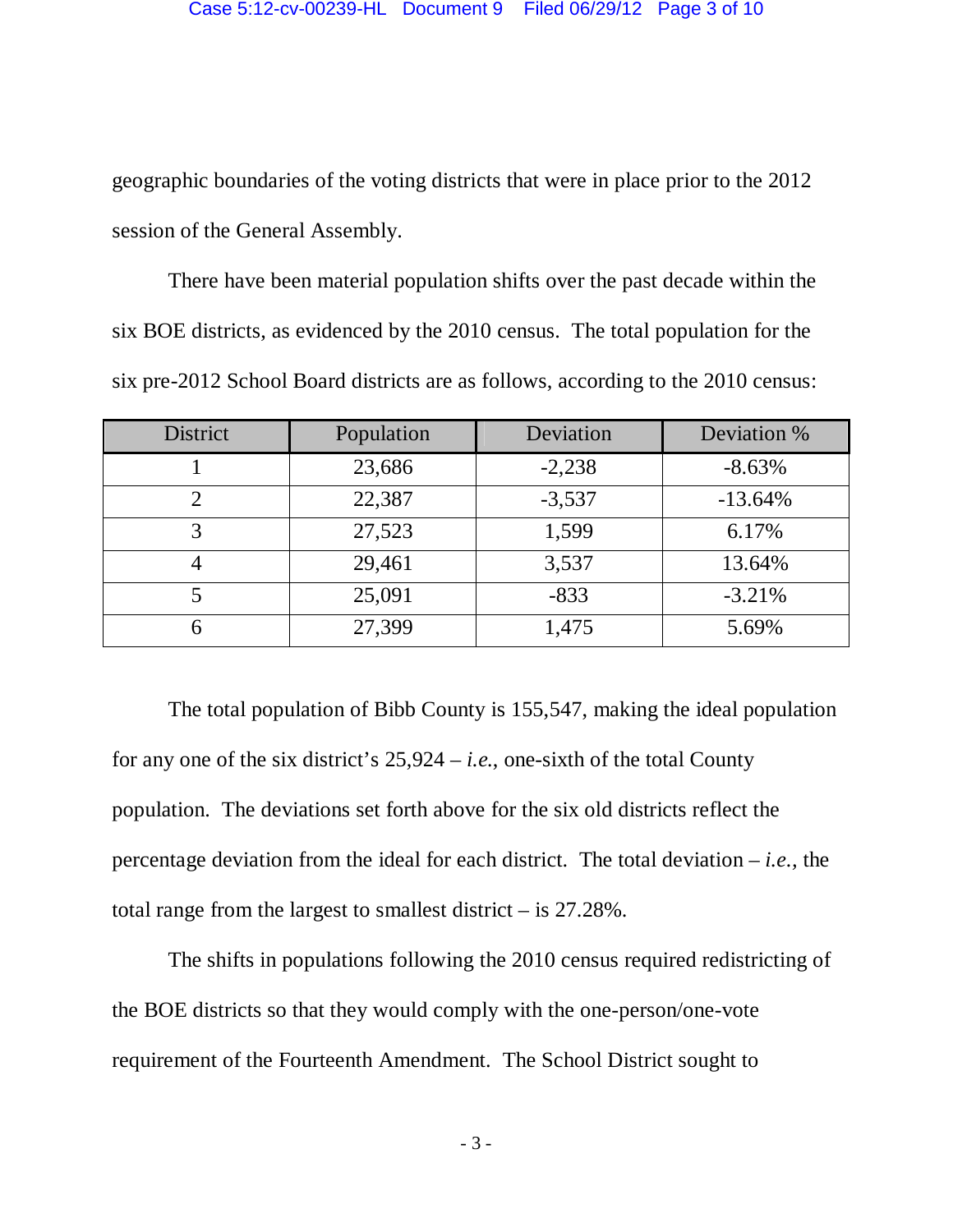redistrict the BOE Districts during the 2012 session of the General Assembly. As a result, the six BOE districts were reapportioned by enactment of H.B. 963 at the 2012 session of the General Assembly. The School District sought preclearance of H.B. 963 under Section 5 of the Voting Rights Act, 42 U.S.C. § 1973c, and it was precleared by the DOJ on June 12, 2012.

 It is apparent from the undisputed facts that Plaintiffs are entitled to the relief they seek. The districts at issue are substantially malapportioned with a total deviation of 27.28%, which is greater than the 10% maximum deviation generally considered to be the upper limit imposed by the Fourteenth Amendment for state and local redistricting. *See, e.g.*, *Voinovich v. Quilter*, 506 U.S. 146, 161 (1993); *Brown v. Thomson*, 462 U.S. 835, 842 (1983); *Larios v. Cox*, 300 F.Supp.2d 1320 (N.D.Ga), *aff'd*, 542 U.S. 947 (2004).

 The defendant election officials have represented to the court that they will need some time in order to reconfigure voting lists and perform other administrative tasks to ensure that voters for School Board elections are correctly placed in the new districts. The Board of Elections customarily utilizes the services of the Center for Elections Systems at Kennesaw State University to construct the databases it uses in the election process based on applicable district lines, and the Board of Elections intends to utilize the Center's services to comply

- 4 -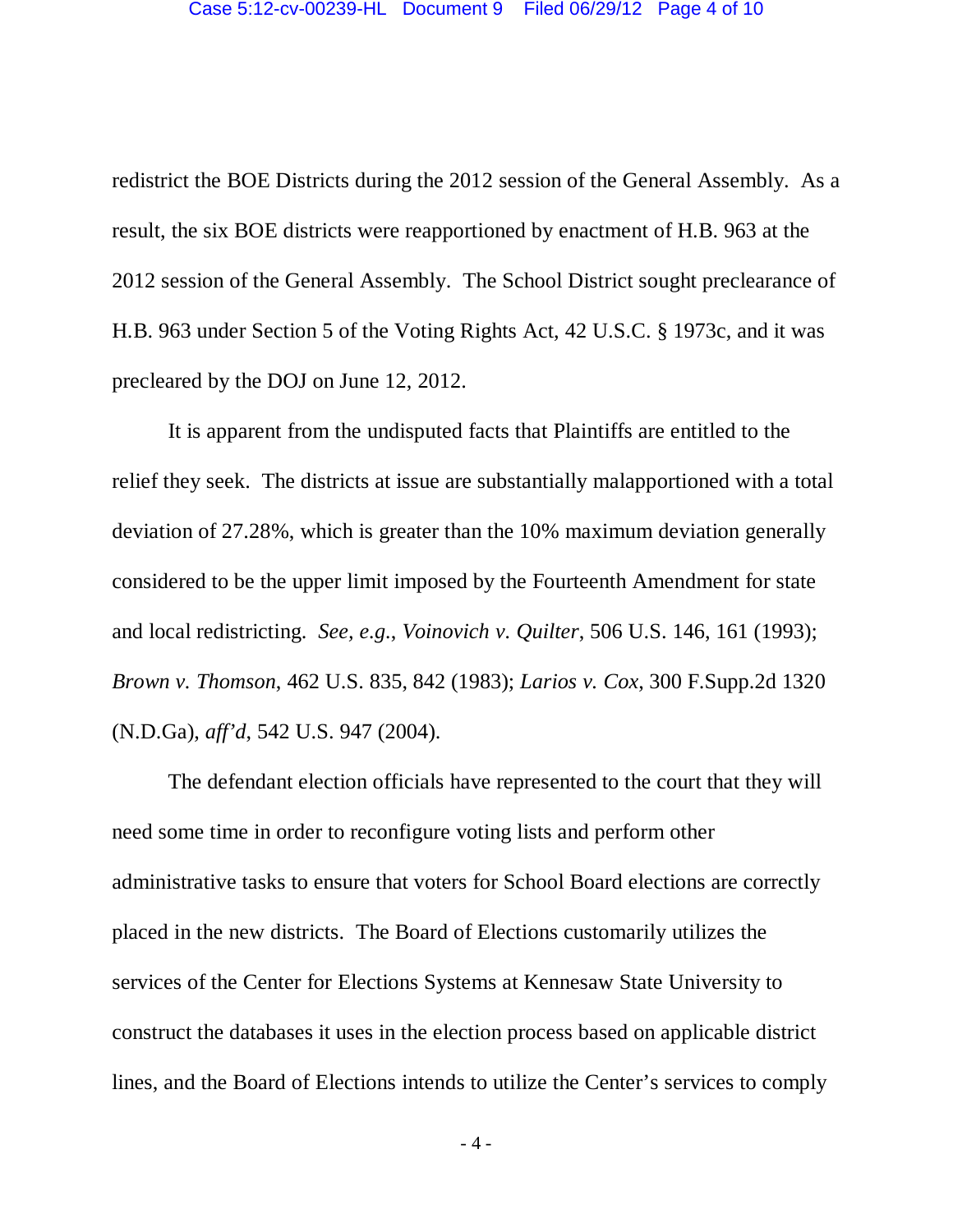with this court's order. The Board of Elections has been advised by personnel at the Center that the election databases can be constructed if the primary election now scheduled for the Board of Education on July 31, 2012 is delayed a relatively brief time. Specifically, the Center has committed to constructing and delivering the necessary election databases by August 9, 2012. The court concludes that the most practicable and least disruptive remedy for the claims asserted by Plaintiffs is to require that the general primary election for School Board be conducted on August 21, 2012, the date now set for primary run-off elections.

 In the event a run-off primary election is required for School Board, which does not now appear to be likely, such run-off primary election will be conducted in such district(s) on September 18, 2012, that being the date now set for a special election under Georgia law should one occur.

 A total of 10 persons qualified to run in either the Democratic or Republican primary for the six Board of Education districts using the old districts. Based on the stipulated facts, it appears that only one of the persons who qualified for either the Democratic or Republican primary for a Bibb County Board of Education seat will have her district changed under the new district lines enacted by H.B. 963. While qualifying will need to be reopened briefly to allow other persons who might wish to run under the district lines established by H.B. 963, the current list

- 5 -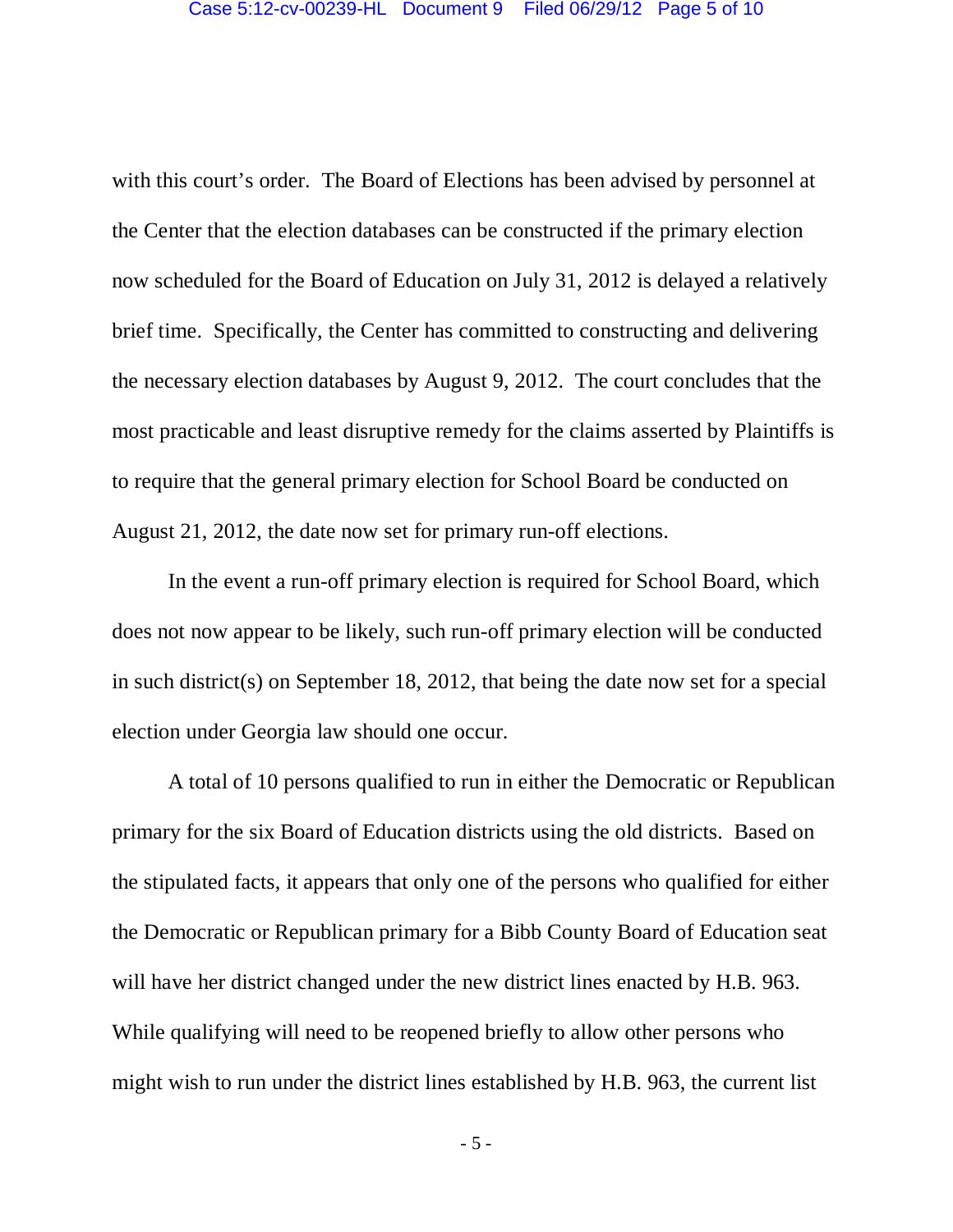of candidates indicates that there will likely be no primary run-off election for any of the School Board seats because there is no district primary election in which there are, presently, more than two candidates.

 All candidates who have qualified for election to a seat on the Bibb County School Board whose district number does not change as a result of switching to the H.B. 963 lines, shall be considered to be duly qualified in the district so modified by H.B. 963, to the extent that their qualification otherwise complies with the requirements of Georgia law. The one candidate whose district changes by virtue of the changes caused by H.B. 963, Ms. Angel Davis-Hopper, will be required to requalify for District 2, in which she will now reside. If Ms. Davis-Hopper chooses to requalify, she will not be required to pay an additional qualifying fee.

 Two days of supplemental qualifying will be conducted by the Elections Board beginning Monday July 9, 2012 at 9:00 a.m. and ending Tuesday July 10, 2012 at 5:00 p.m.

 This court will retain jurisdiction of this matter to enter such other and further relief as may become necessary and appropriate in connection with the conduct of the School Board elections that are affected by the court's order. The parties are directed to confer and, to the extent necessary, promptly present to the court a proposed order that will address such administrative matters as may be

- 6 -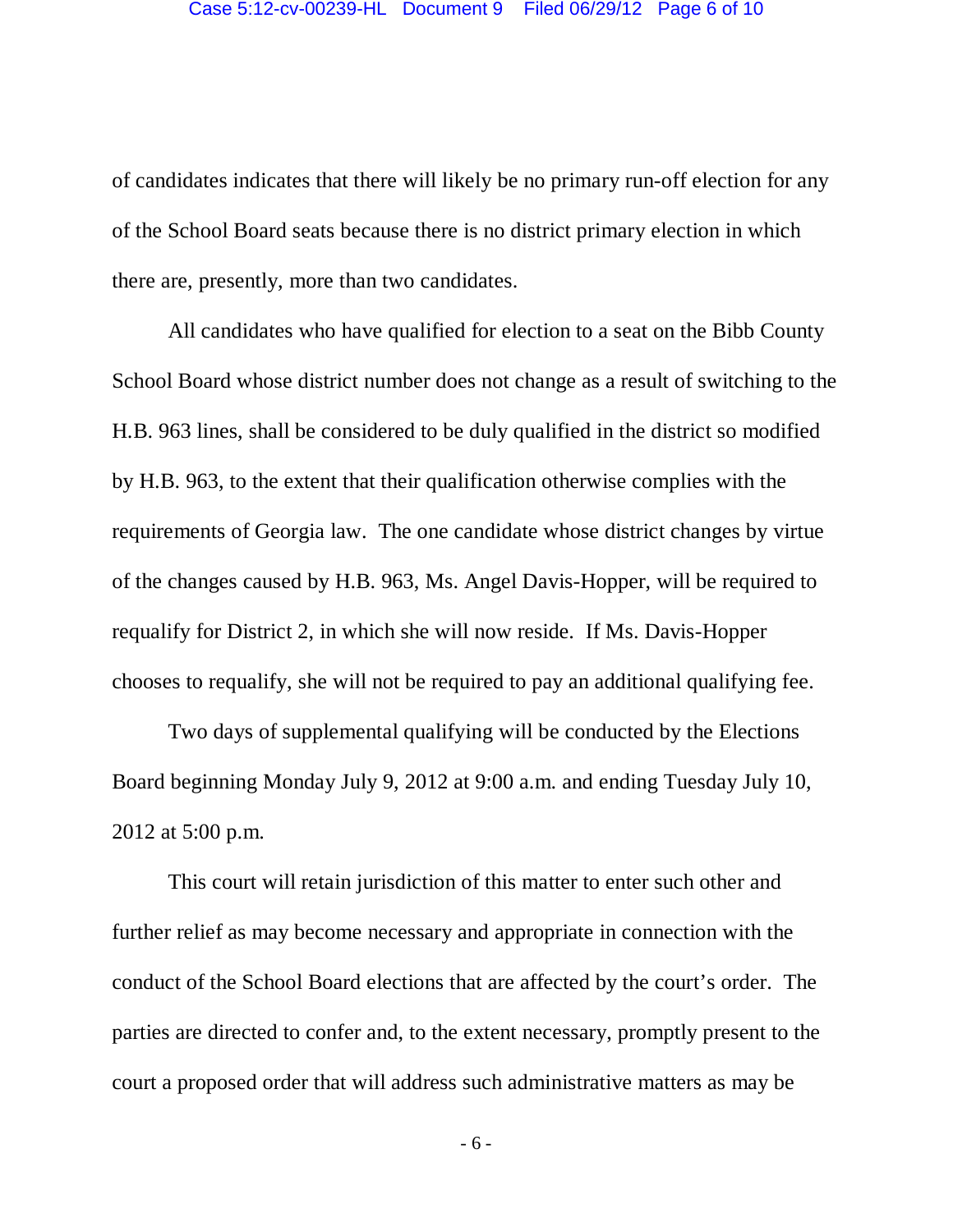affected by the changing of the date of the primary election for Bibb County School Board.

 It is hereby ORDERED, ADJUDGED AND DECREED that Defendants are hereby enjoined from using the pre-H.B. 963 election districts for School Board in connection with the 2012 primary or general elections, and Defendants and all persons in active concert with them are hereby ORDERED to take all steps that may be necessary to ensure that the terms of this order are fully carried out; and it is further

 ORDERED that voter registration shall end as currently scheduled on July 2, 2012, for the rescheduled primary election, and any run-off primary, required by this order; and it is further

 ORDERED that those persons who vote in a partisan primary on July 31, 2012 shall be permitted to vote only in the same rescheduled partisan primary for School Board elections held pursuant to the court's order; and it is further

 ORDERED that any person who has qualified as a candidate for a seat on the School Board may withdraw his or her candidacy by giving written notice to that effect to Defendant Carr and to the appropriate political party officials, on or before Thursday, July 5, 2012 at 12:00 noon, and such person(s) shall be entitled to a refund of their qualifying fee; and it is further

- 7 -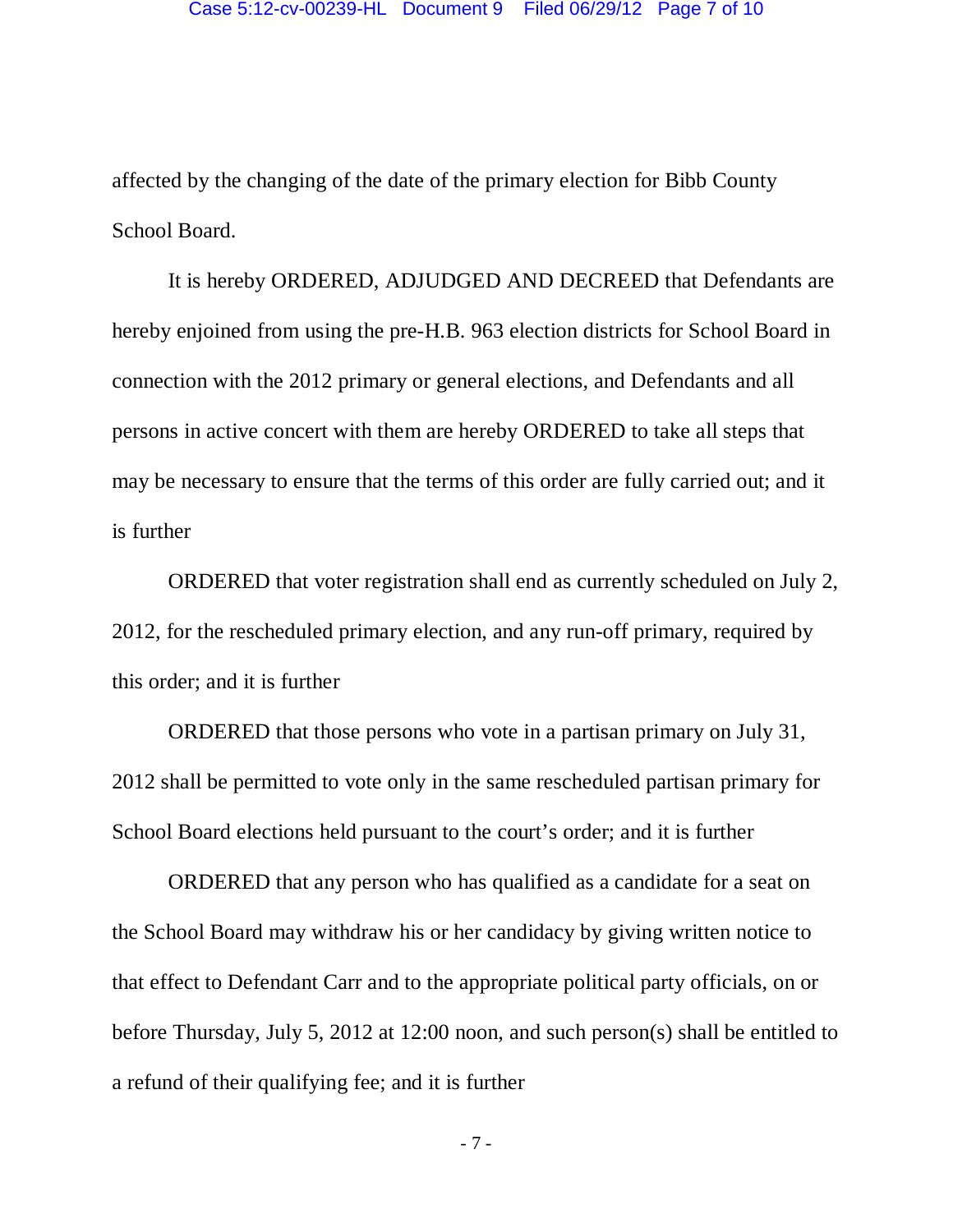ORDERED that Defendants shall take reasonable steps to ensure that the terms of this order, including in particular the supplemental qualifying period, are given extensive coverage in the media in Bibb County. The Defendants shall further post a copy of this order on their website and post it physically in their main offices and any satellite offices they maintain in Bibb County. Defendants shall also notify those persons who have qualified as candidates for the Bibb County Board of Education of this order and provide them with a copy of the order by email or regular mail. In addition, Defendants shall immediately advise Ms. Davis-Hopper of this order by telephone.

SO ORDERED this 29th day of June, 2012.

 */s/ Hugh Lawson*  HONORABLE HUGH LAWSON UNITED STATES DISTRICT JUDGE

#### **PRESENTED ON BEHALF OF PLAINTIFFS**:

:Uatlat l,

David F. Walbert Georgia Bar No. 730450 dwalbert@pcwlawfirm.com

[signatures continue on following page]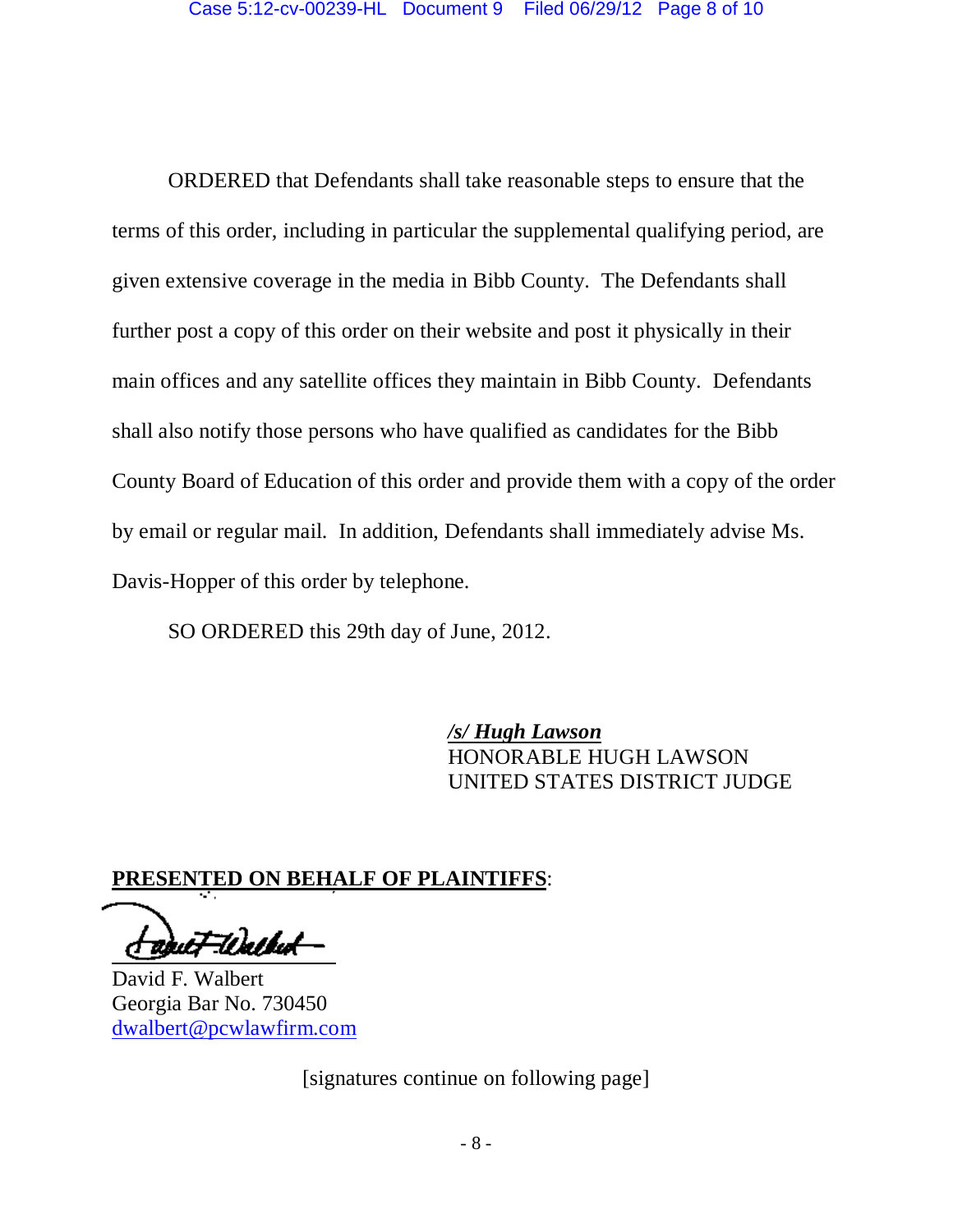/S/ A. Lee Parks A. Lee Parks Georgia Bar No. 563750 lparks@pcwlawfirm.com

# **PARKS, CHESIN & WALBERT, P.C.**

75 Fourteenth Street, 26<sup>th</sup> Floor Atlanta, GA 30309 (404) 873-8000 Telephone (404) 873-8050 Facsimile

/S/ Charles E. Cox, Jr. Charles E. Cox, Jr. Georgia Bar No. 192305 charles@cecoxjr.com

## **CHARLES E. COX, JR**.

3464 Vineville Avenue Macon, GA 31204 (478) 757-2990 Telephone (478) 757-2991 Facsimile *Counsel for Plaintiffs* 

[signatures continue on following page]